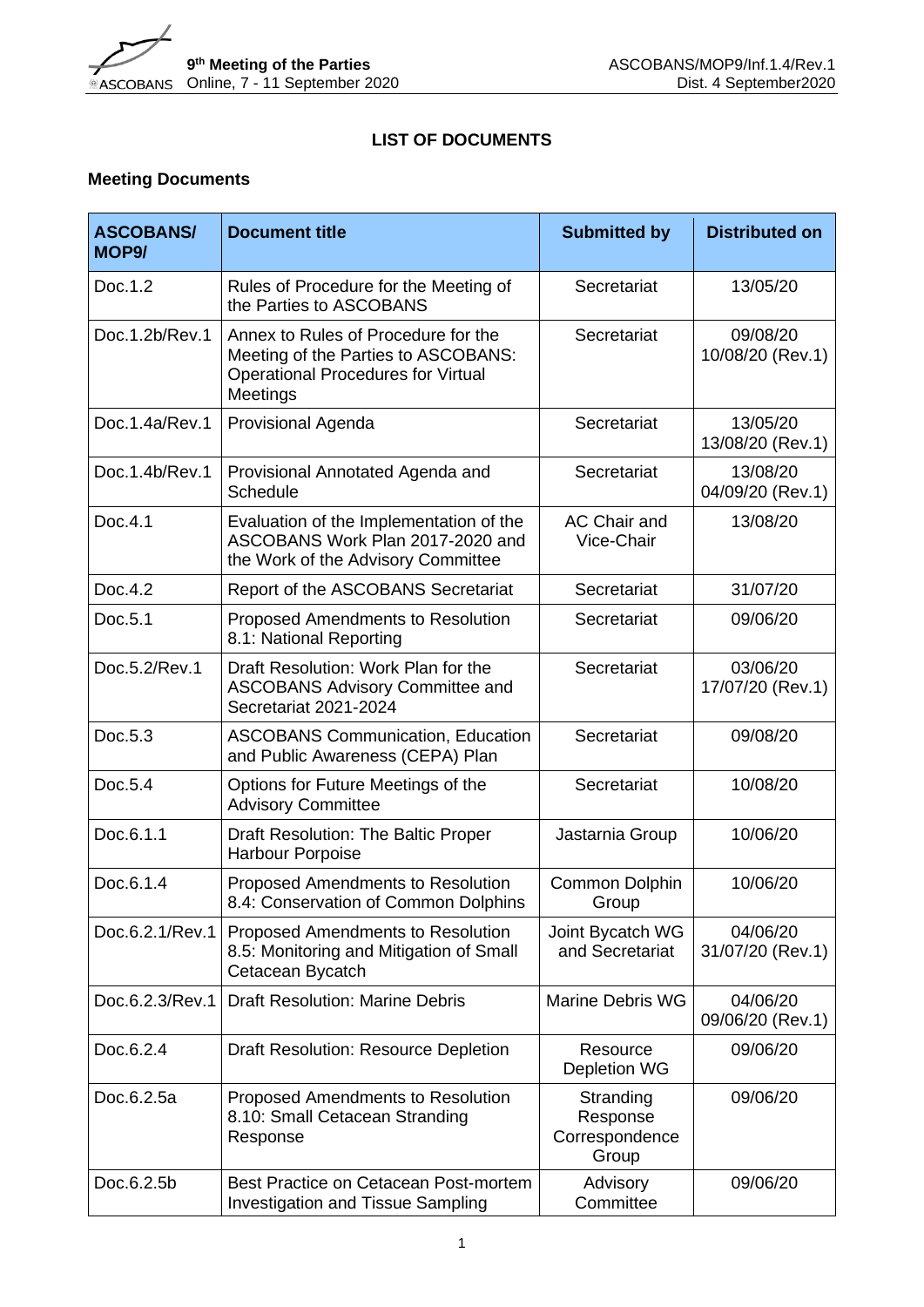

| <b>ASCOBANS/</b><br>MOP <sub>9</sub> / | <b>Document title</b>                                                                                                                                          | <b>Submitted by</b> | <b>Distributed on</b>        |
|----------------------------------------|----------------------------------------------------------------------------------------------------------------------------------------------------------------|---------------------|------------------------------|
| Doc.6.2.6a                             | <b>Proposed Amendments to Resolution</b><br>8.11: CMS Family Guidelines on<br><b>Environmental Impact Assessment for</b><br>Marine Noise-generating Activities | Secretariat         | 04/06/20                     |
| Doc.6.2.6b                             | <b>CMS Family Guidelines on</b><br>Environmental Impacts Assessment for<br>Marine Noise-generating Activities                                                  | Secretariat         | 10/06/20                     |
| Doc.7.1a/Rev.1                         | Report of the Secretariat on Financial<br>and Administrative Matters 2017-2020                                                                                 | Secretariat         | 07/08/20<br>18/08/20 (Rev.1) |
| Doc.7.1b/Rev.1                         | Draft Resolution: Management of<br>Expenditures between 2016-2019                                                                                              | Secretariat         | 06/06/20<br>11/06/20 (Rev.1) |
| Doc.7.2a                               | Draft Resolution: Financial and<br>Administrative Matters 2021-2024                                                                                            | Secretariat         | 10/06/20                     |
| Doc.7.2b                               | Proposals for the Budget of the<br>Financial Period 2021-2024                                                                                                  | Secretariat         | 23/06/20                     |

## **Information Documents**

| <b>ASCOBANS/</b><br>MOP <sub>9</sub> / | <b>Document Title</b>                                                                                                                                                         | <b>Submitted by</b>             | <b>Distributed on</b>        |
|----------------------------------------|-------------------------------------------------------------------------------------------------------------------------------------------------------------------------------|---------------------------------|------------------------------|
| Inf.1.4/Rev.1                          | <b>List of Documents</b>                                                                                                                                                      | Secretariat                     | 09/08/20<br>04/09/20 (Rev.1) |
| Inf.4.3                                | Summary Compilation of the National<br>Reports 2016-2019 submitted by<br><b>ASCOBANS Parties</b>                                                                              | Secretariat                     | 04/09/20                     |
| Inf.4.5a                               | Reports from Observer Organizations:<br><b>UNEP</b>                                                                                                                           | <b>UNEP</b>                     | 10/08/20                     |
| Inf.4.5b                               | <b>Reports from Observer Organizations:</b><br><b>ACCOBAMS</b>                                                                                                                | <b>ACCOBAMS</b>                 | 03/09/20                     |
| Inf.4.5.c                              | Reports from Observer Organizations:<br><b>HELCOM</b>                                                                                                                         | <b>HELCOM</b>                   | 04/03/20                     |
| Inf.4.5d                               | Reports from Observer Organizations:<br><b>IWC</b>                                                                                                                            | <b>IWC</b>                      | 04/03/20                     |
| Inf.5.1                                | <b>ASCOBANS National Reporting Form</b><br>2016-2019                                                                                                                          | Secretariat                     | 13/07/20                     |
| Inf.5.1b                               | <b>ASCOBANS National Reporting Form</b><br>2020                                                                                                                               | Secretariat                     | 31/08/20                     |
| Inf.6.1.1                              | <b>ICES Special Request Advice on</b><br>emergency measures to prevent<br>bycatch of common dolphin and Baltic<br>Proper harbour porpoise in the<br><b>Northeast Atlantic</b> | Secretariat                     | 17/07/20                     |
| Inf.6.1.1b/Rev.1                       | Progress Report on the Jastarnia Plan                                                                                                                                         | Harbour Porpoise<br>Coordinator | 31/08/20<br>02/09/20 (Rev.1) |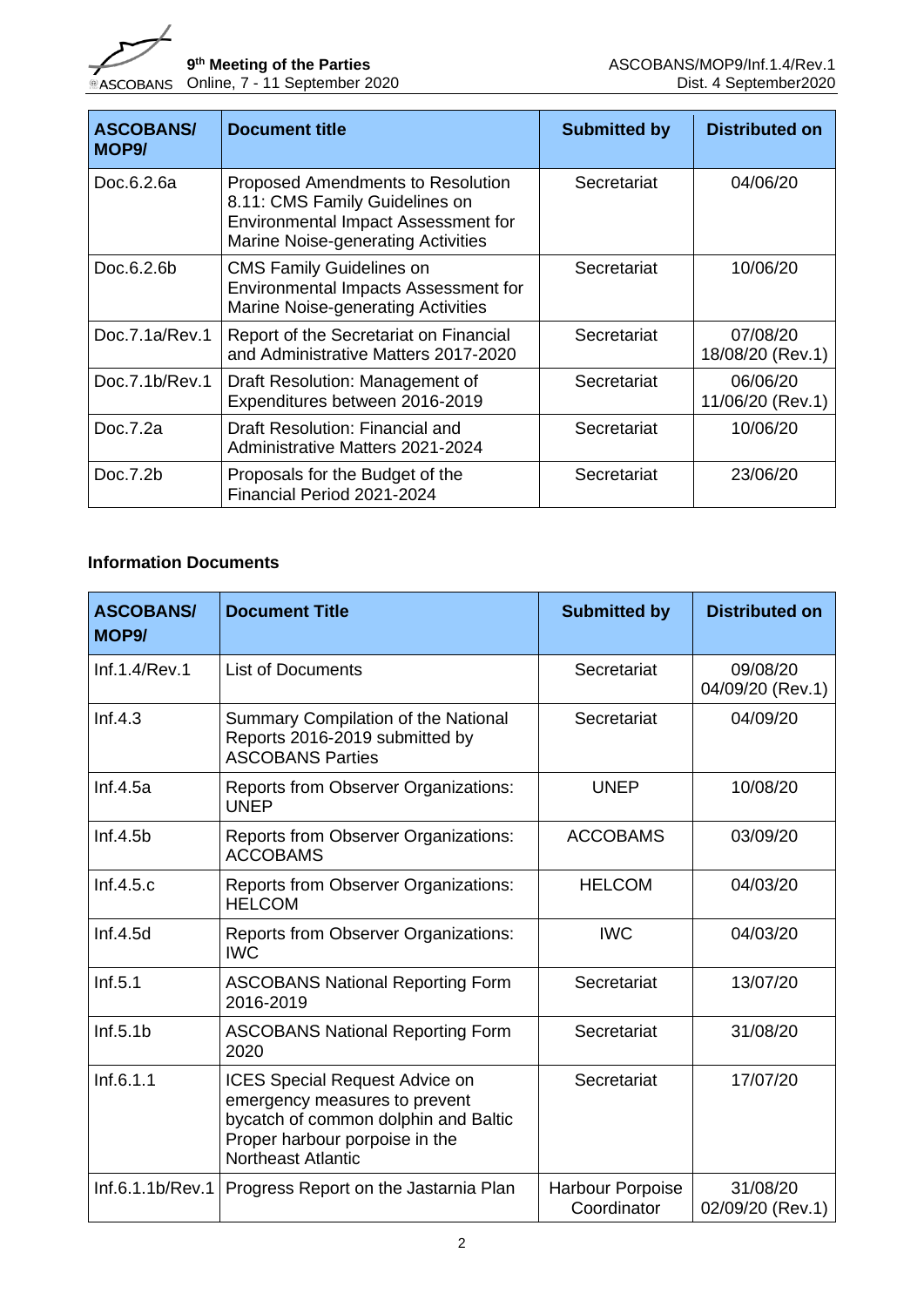

| <b>ASCOBANS/</b><br>MOP <sub>9</sub> / | <b>Document Title</b>                                                                                                                                                            | <b>Submitted by</b>             | <b>Distributed on</b> |
|----------------------------------------|----------------------------------------------------------------------------------------------------------------------------------------------------------------------------------|---------------------------------|-----------------------|
| Inf.6.1.2                              | Progress Report on the Conservation<br>Plan for the Harbour Porpoise<br>Population in the Western Baltic, the<br>Belt Sea and the Kattegat 2020                                  | Harbour Porpoise<br>Coordinator | 04/09/20              |
| Inf.6.1.3a                             | Progress Report on the Conservation<br>Plan for the Harbour Porpoise in the<br><b>North Sea</b>                                                                                  | Harbour Porpoise<br>Coordinator | 03/09/20              |
| Inf.6.1.3b                             | Report of the Joint IMR/NAMMCO<br>International Workshop on the Status of<br>Harbour Porpoises in the North Atlantic                                                             | <b>NAMMCO</b>                   | 03/09/20              |
| Inf.6.1.4                              | <b>ASCOBANS Species Action Plan for</b><br>North-East Atlantic Common Dolphin                                                                                                    | Secretariat                     | 11/06/20              |
| Inf.6.2.3a                             | Report of the IWC Workshop on Marine<br>Debris: The Way Forward                                                                                                                  | <b>IWC</b>                      | 20/07/20              |
| Inf.6.2.3b                             | Report of the Joint<br>ACCOBAMS/ASCOBANS/ECS/SPA-<br>RAC Workshop on Marine Debris and<br><b>Cetacean Stranding</b>                                                              | <b>ACCOBAMS</b>                 | 13/07/20              |
| Inf.6.2.4                              | Interim Report of the ASCOBANS<br><b>Resource Depletion Working Group</b><br>(August 2020)                                                                                       | Resource<br>Depletion WG        | 25/08/2020            |
| Inf.6.2.5a                             | Report of the Joint ACCOBAMS and<br>ASCOBANS Workshop on<br>Harmonisation of the Best Practices for<br>Necropsy of Cetaceans and for the<br>Development of Diagnostic Frameworks | <b>ACCOBAMS</b>                 | 13/07/20              |
| Inf.6.2.6a                             | Technical Support Information to the<br><b>CMS Family Guidelines on</b><br>Environmental Impact Assessment for<br>Marine Noise-generating Activities                             | Secretariat                     | 25/08/2020            |
| Inf.6.2.6b                             | Action Plan resulting from the<br>ACCOBAMS Workshop on Sonars and<br><b>Cetacean Interactions</b>                                                                                | <b>ACCOBAMS</b>                 | 07/07/20              |
| Inf.6.2.6c                             | Noise Mitigation for the Construction of<br>Increasingly Large Offshore Wind<br><b>Turbines</b>                                                                                  | Germany                         | 31/07/20              |